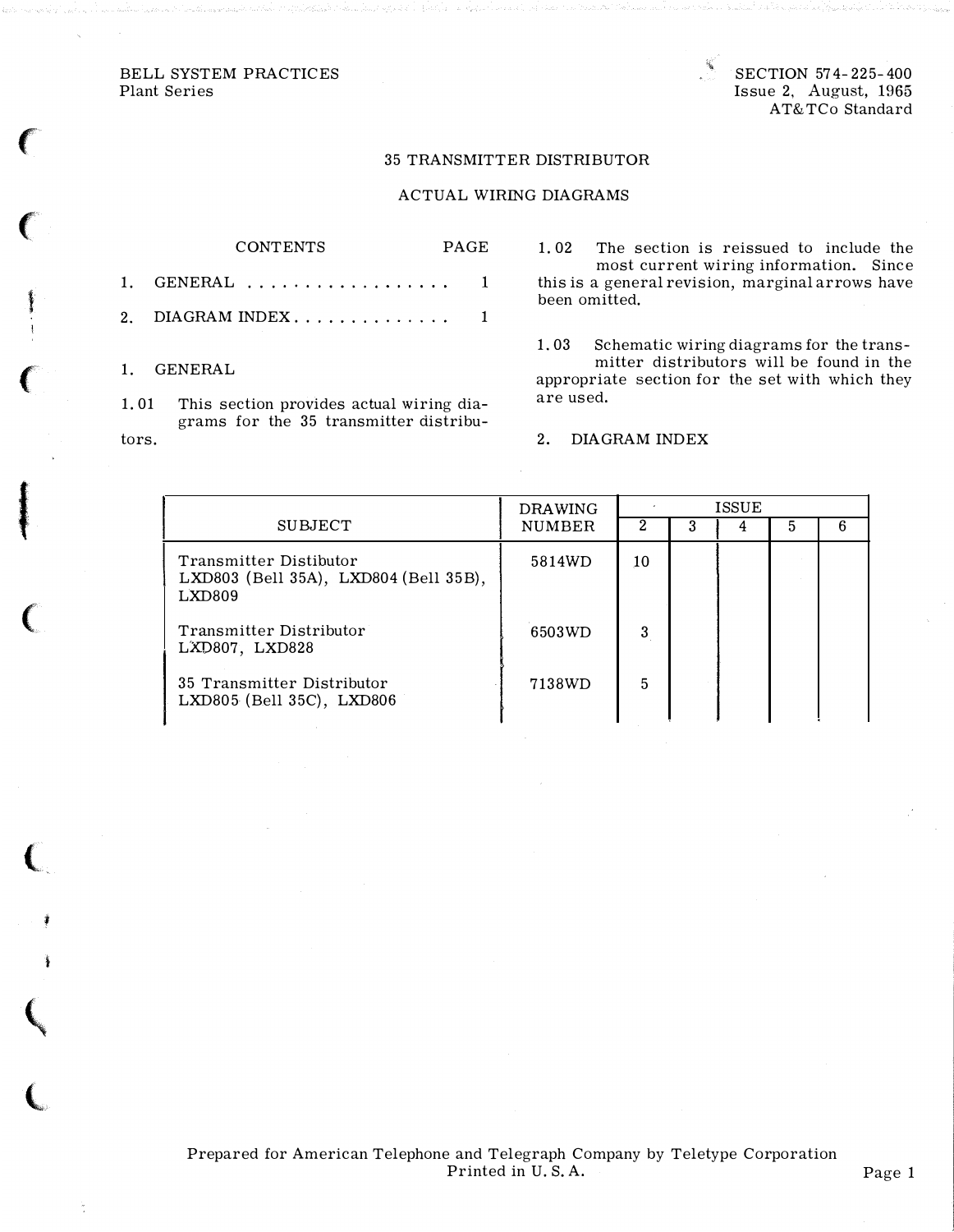NOI NOTES  $\mathsf{K}$  $\mathbf{1}$ . WIRING LEGEND: 156541 - DISTANT TERMINATING AREA TRANSMITTER DISTRIBUTOR CLUTCH MAGNETS - DISTANT TERMINAL DESIGNATION SEE NOTE 5  $\gamma$  $A - 1 - M - BL$ WIRE COLOR CODE  $\mathbb{C}$  $\mathbb{Z}$ M COLOR CODE:  $\overline{2}$ .  $740$ 740 160639 CONTROL LEVER BK - BLACK  $W-BK = WHITE-BLACK$  $(1)$  $(3)$  $(2)$  $\left( \blacktriangle \right)$ CONTACT ASSEMBLY BR - BROWN W-BR - WHITE-BROWN  $W-R = WHITE - RED$  $R$   $-$  RED  $(1)$  $U - 9 - P$  $O - ORANGE$  $W - 0 = WHITE - ORANGE$  $Y = YELLOW$ W-Y - WHITE-YELLOW  $U - 10 - BR$  $G - GREF$  $W-G = WHITE-GREEN$  $(2)$  $W-BL = WHITE-BLUE$  $BL - BULE$  $W - P$  =  $WHITE - PURPLE$ **185A**  $P = P \cup RPLE$  $W-S = WHITE-SLATE$  $W = WHITE$  $S - SLATE$  $\overline{a}$  $\overrightarrow{a}$  $\overline{a}$ 160632 CONNECTOR VIEWED FROM BOTTOM. 3. B TAPE-OUT CONTACT ASSEMBLY ALL CONTACTS SHOWN IN UNOPERATED 192600 TRANSMITTER DISTRIBUTOR POSITION. SIGNAL GENERATOR 48V. DC ± 10% POWER TO BE USED ON CLUTCH  $11 - 1 - W - 0$ TRIP MAGNET ASSEMBLY CIRCUIT WITH AN EXTERNAL 500 OHM RESISTOR. NOTE 7 ARC SUPPRESSOR THE 195648 STRAP IS NOT PRESENT IN EARLY MANUFACTURED UNITS.  $U - 18 - W$ 154166 ARC SUPPRESSOR ON LXD 804 ONLY. 192605 DISCONNECT ONE ARC SUPPRESSOR LEAD 195648 STRAP TIMING CONTACTS WHEN STROBING SIGNAL GENERATOR. (SEE NOTE 6)  $U - 2 - W - B$ U l (2)  $(1)$ 192013 TRANSMITTER DISTRIBUTOR CONNECTOR (SEE NOTE 3) 画口  $0 \alpha \geq \frac{1}{2}$  $\sim$  0  $\overline{a}$  0  $\overline{a}$  $\frac{1}{2} + \frac{1}{2} + \frac{1}{2}$  $\frac{1}{2}$   $\frac{1}{2}$   $\frac{1}{2}$   $\frac{1}{2}$ ပ်ပံ့စံ စံ <u> ४००० बर्कसंस्कृतिस्त इन्स्स्तरस्ति ।</u>  $0.00000000000000000$ ູ່ ് எமை TCBB (EM

|     | 5814             | <b>WD</b> |  |
|-----|------------------|-----------|--|
|     | <b>REVISIONS</b> |           |  |
|     | DATE             | AUTH.NO.  |  |
| A2  | $6 - 15 - 62$    | - 73747   |  |
|     | $7 - 5 - 62$     | 73985     |  |
| 64  | $9 - 10 - 62$    | 74459     |  |
| D5I | $1 - 10 - 63$    | 75390     |  |
| R   | 2-12-63          | 75851     |  |
|     | $3 - 5 - 63$     | 75883     |  |
| 88  | $3 - 13 - 63$    | 76027     |  |
| ٩   | $-1 - 64$<br>6   | 82547     |  |
|     | - 2-64           | 8 4 4 6 8 |  |



| $U - 24 - BK$<br>(2) |
|----------------------|
| $U - B - O$<br>〔3〕   |
| <b>U-7-BL</b>        |

 $- U - 3 - R$  $-U - 4 - G$ 

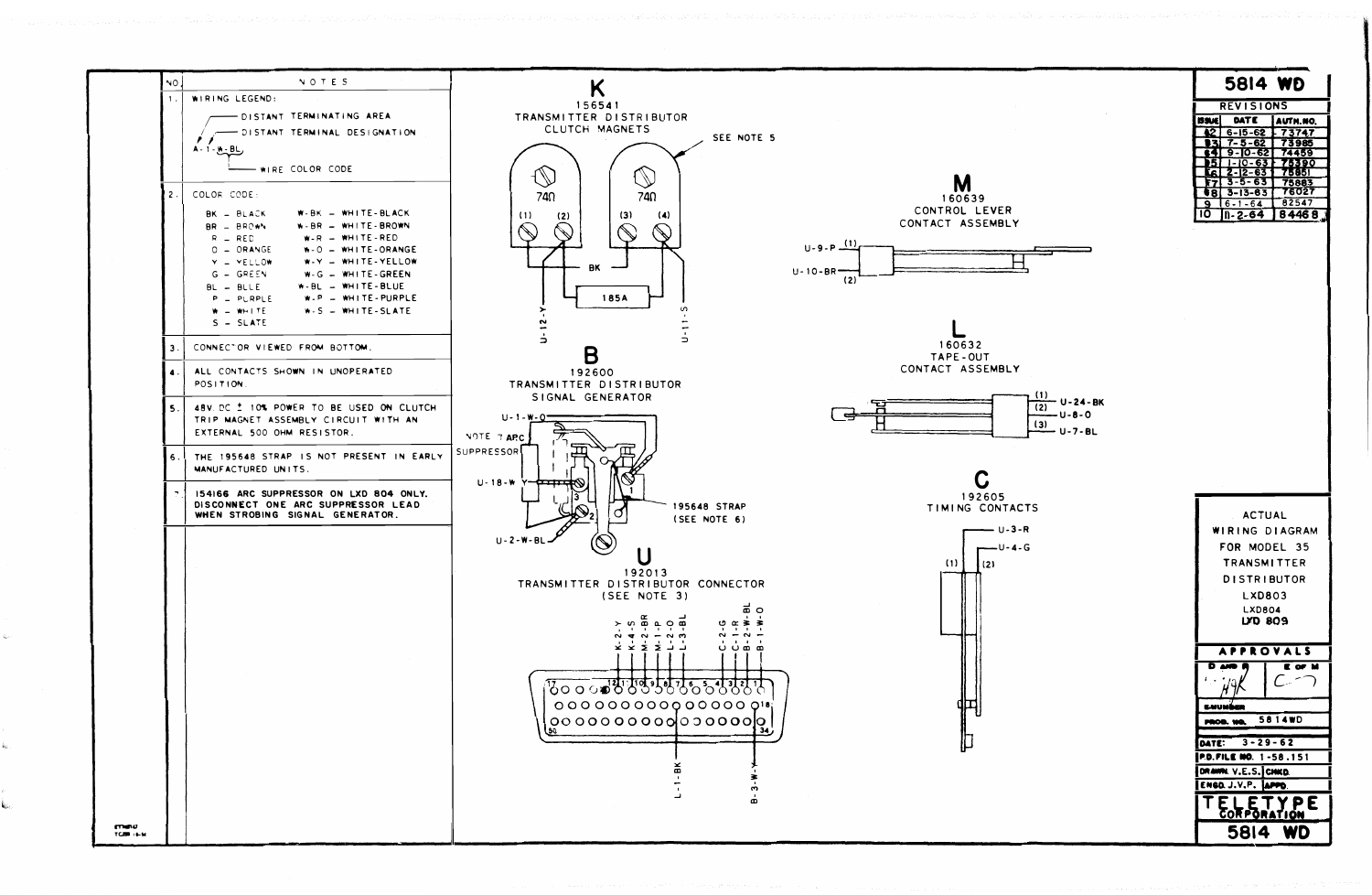

| 6503.WD          |                       |                 |
|------------------|-----------------------|-----------------|
| <b>REVISIONS</b> |                       |                 |
|                  |                       | DATE   AUTH.NO. |
| $\tilde{z}$      | $8 - 3 - 64$ $180821$ |                 |
| 3                | $1 - 19 - 65$ 85220   |                 |
|                  |                       |                 |
|                  |                       |                 |
|                  |                       |                 |
|                  |                       |                 |
|                  |                       |                 |

| <b>U-24-BK</b><br>(2)<br>$U - 8 - 0$ |
|--------------------------------------|
| (3)                                  |
| $U - 7 - BL$                         |





- 
- 
-